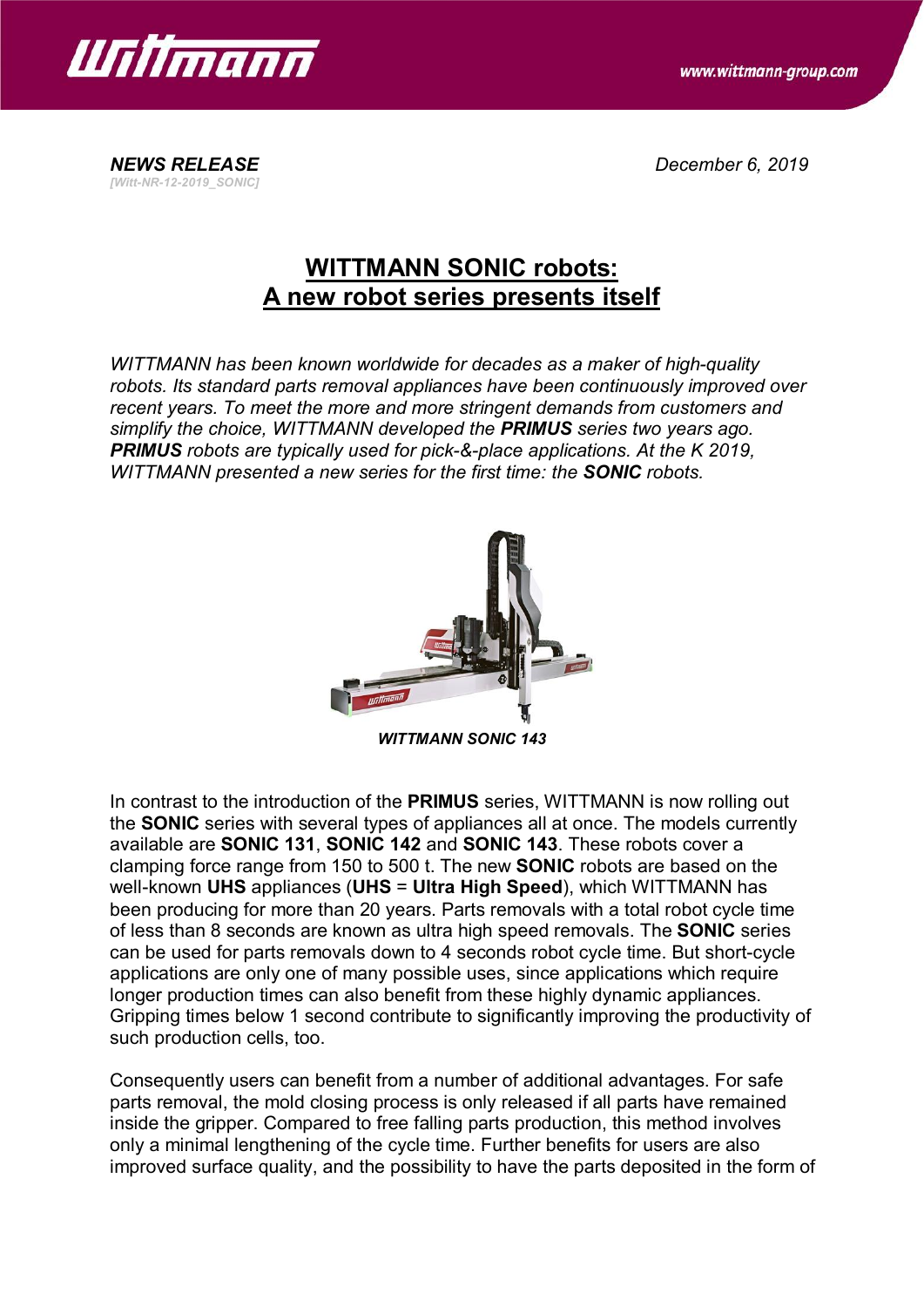

stacks, each containing an equal number of parts, which simplifies subsequent handling and packaging.

The appliances currently available cover a load capacity range from 3 to 7 kg. To prevent – in line with the typical slender gripper design for such applications – any additional interfering contours from entering the mold area, the entire electric and pneumatic power supply for the gripper is located inside the vertical axis in **SONIC** robots. As is customary in other WITTMANN robots, too, the gripper valves and inlets are seated directly on the vertical axis to ensure short response times. The **SONIC** robots are available with the following strokes as standard:

- · X-axis: 500 to 900 mm
- · Y-axis: 800 to 1,600 mm
- · Z-axis: 1,500 to 4,000 mm

Axis configurations going beyond these ranges are available upon request. This series owes its extraordinary dynamism to acceleration rates of 65 m/s<sup>2</sup>. (These rates exceed those of the currently fastest roller-coaster worldwide, the Formula Rossa, whose passengers are exposed to acceleration pressures of up to 4.8 g.)



At the K 2019, the new **SONIC** robot series was shown with two appliances. At the booth of WITTMANN BATTENFELD, a **SONIC 143** handled the 48-fold removal of medical plastic parts (blood vials). At the WITTMANN booth, a **SONIC 142** tandem robot was shown: two robots on one Z carrier axis demonstrated ultimate precision with extremely dynamic movements.

The **SONIC** series from WITTMANN is immediately available from now on.

------------------------------